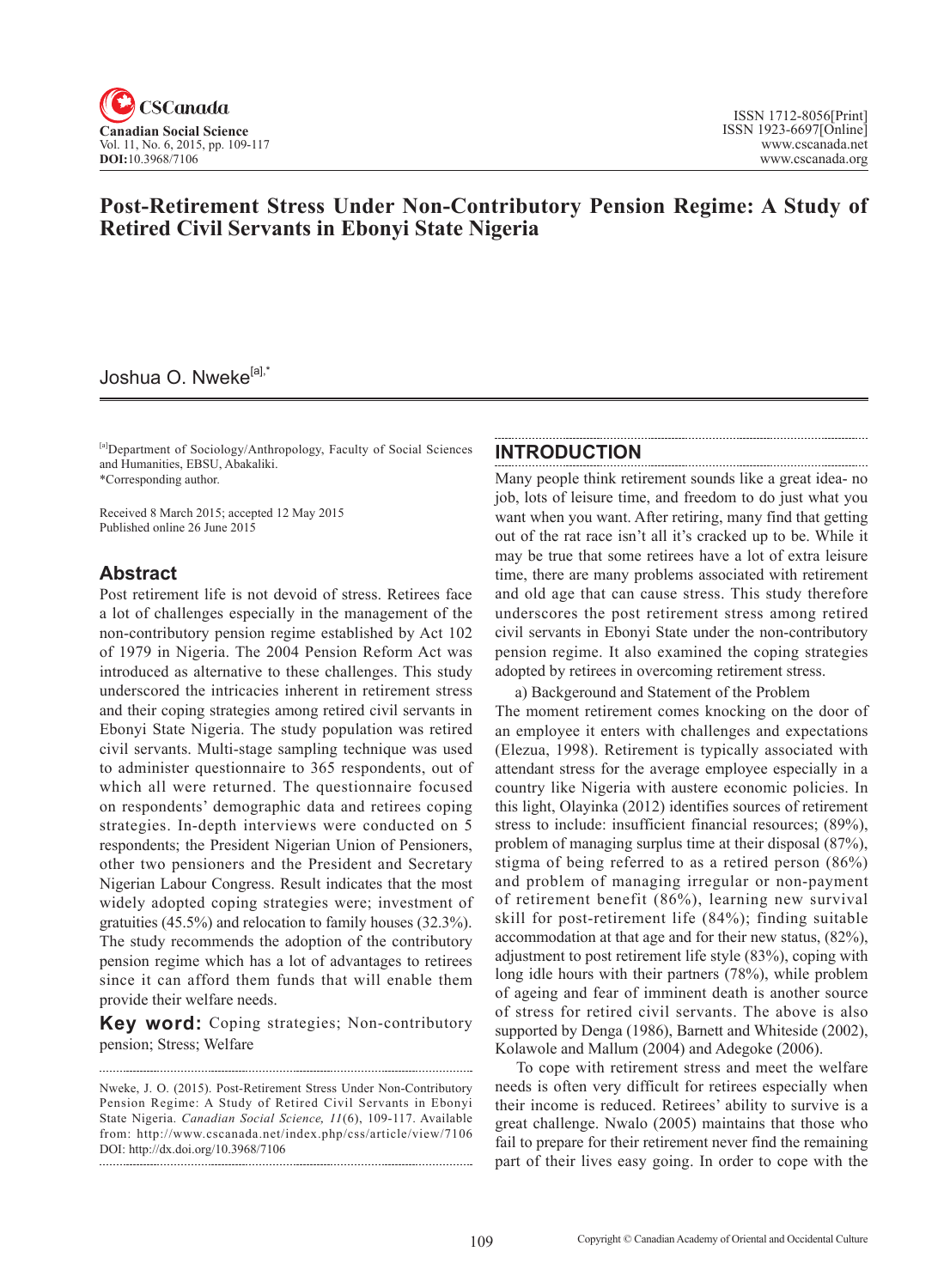problem of lack of access to good accommodation, Adegoke (2006) states that retirees should go for convenient and cheaper accommodations which, their income could carry. To cope with the income losses induced by shocks, Dercon (2006) argues that the affected persons behave differently, some adopting active coping strategies while others adopting weak ones. This is a problem which concerns this study since some vulnerable retirees lack the opportunities to choose active coping strategies. Dercon (2006) states that the active coping strategies include: change in place of residence, finding supplementary work or second job, formal borrowing from banks, petty trading and others. Nevertheless, the failure of the households to adopt active coping strategies is not only reflected in household consumption volatility but also affects nutrition, health and education.

Dercon (2006) further argues that the weak strategies include sale of assets ; promoting the labour force participation of additional family members such as children; reducing consumption patterns, including restriction of food intake of family members; taking children out of school to reduce education expenditures, or postponing health care expenditures; relocating and/or restructuring households, for example by having several families living under one roof; drawing on outside help both in kind and in cash, including support from local communities, friends and relatives, and private institutions such as NGOs (Dercon, 2006). In addition, Hicks and Wodon (2000) argue that the adoption of weak coping strategies by households may have permanent effects that will make it difficult if not impossible for them to be salvaged from falling into chronic poverty trap.

Rather than enjoy the dignity of life after active work, retirees are found to be involved in street demonstration to protest for their welfare issues. The high level of corruption associated with the non-contributory pension administration worsens the situation. It has contributed to undue delays and denials of pensioners. This has consequences on the lives of retirees (Uzoigwe, 1979; Oshiomole, 2009; Onyeonoru 2011; Maina, 2012; Adewole, 2012). This study therefore underscores the varied coping strategies adopted by retirees in overcoming their welfare challenges.

b) Objective of the Study

The main objective of this study is to identify varied coping strategies adopted by retirees in coping with post retirement challenges.

# **1 . L I T E R A T U R E R E V I E W A N D THEORETICAL FRAMEWORK**

### **1.1 Welfare Challenges of Retirees and Their Coping Strategies**

Several welfare challenges confront retirees. These include the need to have access to health services, access to comfortable accommodation, good food, clothing and access to good education for their children. We therefore review literature on the following welfare issues:

### **1.1.1 Provision of Health Care Services**

Barnett and Whiteside (2002) argue that a long term illness is likely to impact a household financially, especially if it is a terminal disease like HIV/AIDS. The reason for this is that a long term illness increases the expenditure on medical care (medicines, transportation to obtain medical services, as well as allopathic and traditional medical treatment) and food. An adult HIVrelated illness (and death) is likely to reduce the household savings drastically. Studies have shown that HIV/AIDS has a great impact on the economic well-being of elderly people, particularly elderly women, and their households (Knodel, Watkins and VanLandingham 2002; World Health Organization (2002). In their own submissions Lindsey et al. (2003) maintain that not only do these elderly people lose a (potential) source of income when their HIV positive children become too sick to work, but they also have to spend the little they have on taking care of them, as well as paying for their funerals. In the study conducted in Zimbabwe, the WHO (2002) found that some of the elderly people's households lost the savings that they have accrued over a long period due to the long term illness of their adult children and the cost of taking care of their children's health care needs before their children eventually die.

Despite the non-availability of coping strategies such as buying on credit and joining a burial society the majority of these "near old" people experienced an adult illness and death in their households, like those over age 60 (Ogunmefun and Schatz 2006). In the words of Ogunmefun and Schatz (2006) many people said it was financially difficult for them during the illness, death, mourning and funeral of the loved one that they cared for. The few that did not have a financial difficulty was either because a family member helped them or the deceased joined a burial society (that assisted with the funeral). Rowland (2011) sums up the need for retirees access to good health as follows:

• As life is extended and death postponed, the retiree *(elderly) live longer, thus requiring more healthcare resources.*

• As life is extended, the proportion of elderly within *society increases thereby increasing the burden of care.*

● *You can't provide just some of the costs (e.g., dementia or hip fracture).*

#### **1.1.2 Access to Good Accommodation**

Good accommodation is essential to the retirees. Adegoke (2006) states that most often retirees may not have the opportunity of having good accommodations of their own. If they were senior staff occupying government quarters, well furnished or rented accommodations then it becomes a problem. This is a problem because retirees may find it extremely difficult to maintain big accommodations since their sources of income would reduce. As a coping strategy Adegoke advised that retirees should have to go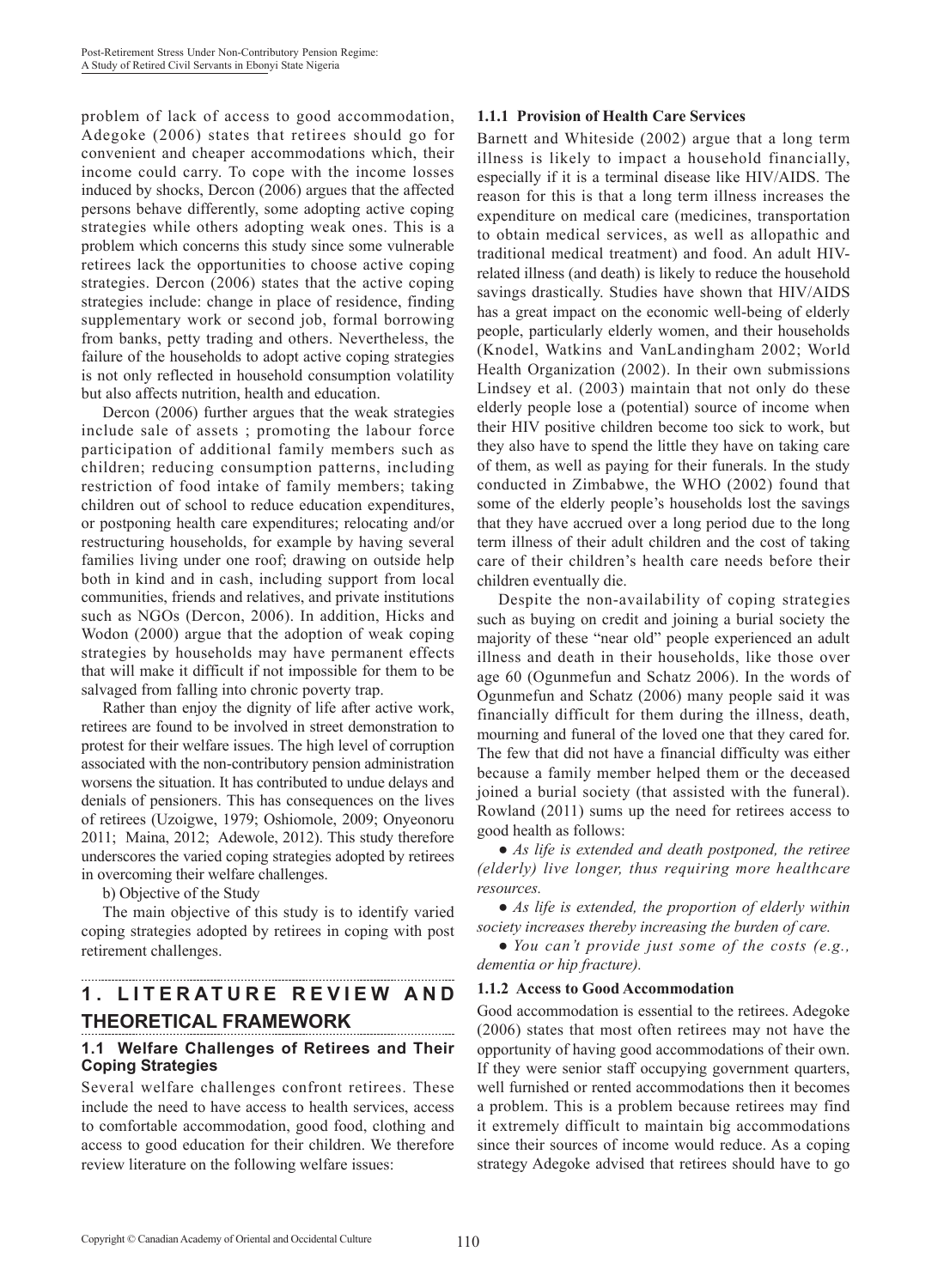for comfortable, convenient and cheaper accommodations that their income could carry. He further states that the best thing would be for retirees to save and acquire their own accommodations before retirement. He suggests that retirees could borrow from the bank or join the cooperative thrift and credit societies in their places of work .Savings could be made or loan collected from the cooperative society, the bank, from employer or from the National Housing Fund. Any of these could assist employees build their houses before retirement.

### **1.1.3 Access to Good Food**

Good food (balanced diet) is essential in the lives of everyone especially the aged or retirees. In the views of Kemps and Buttle (1979) in Ubangba and Akinyemi (2004), retirement is a transfer from one way of life to another. They note that many people suffer from retirement shock such as a sense of deprivation during the early period of their retirement. In the opinion of Olusakin (1999), retirement involves a lot of changes in values, monetary involvements and social aspects of life. Olusakin further notes that for some retirees, it leads to termination of a pattern of life and a transition to a new one. However, Billings (2004) described retirement as the transition from first adulthood to second adulthood which is often a jarring and unsettling experience. The implication of this is that due to the change in the income status of retirees their feeding pattern is automatically affected. There is great challenge in having access to good food for the household. Therefore, there is need for adjustment in all aspect of life. Nevertheless, responses to cope strategies differ on the basis of gender. Lokshin and Yemtsov (2004) find that 59.3% of women in the sample decreased their expenditures on food compared to only 48.5% of men in the sample. Similarly, 8% of men reported that they found additional jobs to cope with poverty compared to 5.4% of women. Denga (1986) maintains that retirement is known to affect income, residence, family structure or relationship between members, health and economic viability of the retirees. Nonetheless the case is worsened when the retiree is not adequately prepared to face this ultimate phase of life.

### **1.1.4 Access to Clothes for the Retiree and His / Her Household**

Good dressing is one of the things man needs. Thus, due to lean income of retirees their ability to purchase new dresses for both themselves and their household would be affected. Using panel data for the period 1996 and 1998 in Russia, and running logistic regression model for a sample of 2,875 households, Lokshin and Yemtsov (2004) found that 63% of the respondents adopted cutting expenditure on clothes as a poverty coping strategy but less than 5% of the respondents turned to government agencies for assistance as part of coping strategy. The findings of these authors also show that about 66% of the respondents indicate that their spending on shoes and clothes was lower than in the pre-crisis period. Similarly, more than half of the respondents reduced their expenditure on food after the crisis. In addition, the findings of Lokshin and Yemtsov (2004) indicate that 15% of the respondents cultivated more on a personal plot and more than 4% of them sold their belongings to cope with poverty. However, 5.1% of the respondents changed their place of residence, 18% of them sought help from relatives, 3.3% indicated that they merged in with other relatives and 7% turned to friends for assistance to cope with the changing reality of life.

The problem that should concern policy makers is when vulnerable people lack the opportunities to choose active coping strategies. The active coping strategies include an increase in home production, change in place of residence, finding supplementary work or second job, formal borrowing e.g., from banks, petty trading and others. Nevertheless, the failure of the households to adopt active coping strategies is not only reflected in household consumption volatility but also affects nutrition, health and education (Dercon, 2002; Dercon, 2006; Zimmerman & Carter, 2003). However, the weak strategies include sale of assets (Dercon, 2006); promoting the labour force participation of additional family members such as children; reducing consumption patterns, including restriction of food intake of family members; taking children out of school to reduce education expenditures, or postponing health care expenditures; relocating and/or restructuring households, for example by having several families living under one roof; drawing on outside help both in kind and in cash, including support from local communities, friends and relatives, and private institutions such as NGOs. In addition, Hicks and Wodon (2000) argue that the adoption of weak coping strategies by households may have permanent effects that will make it difficult if not impossible for them to be salvaged from falling into chronic poverty trap.

**1.1.5 Access to Good Education by Retirees Household** Good education is needed by both the young and the old. Retirees need to provide good education for their children or wards. For instance, Hicks and Wodon (2000) opine that substitution between work and schooling reduces the human capital endowment of working children. This may occur because working children may expect on average a loss of about 7 percent of their discounted life-time earnings when they are put to work (Hicks & Wodon, 2000). The expected loss may be incurred even after taking into account their positive earnings when working as children and the higher level of experience accumulated because of work at an early age (Hicks and Wodon, 2000). Glaringly, the extent of the long-term losses due to child labour as a result of withdrawal from school calls for the design of programmes that help parents keep their children in school, especially during economic crises. Similarly, Dercon (2006) argues that selling off assets as a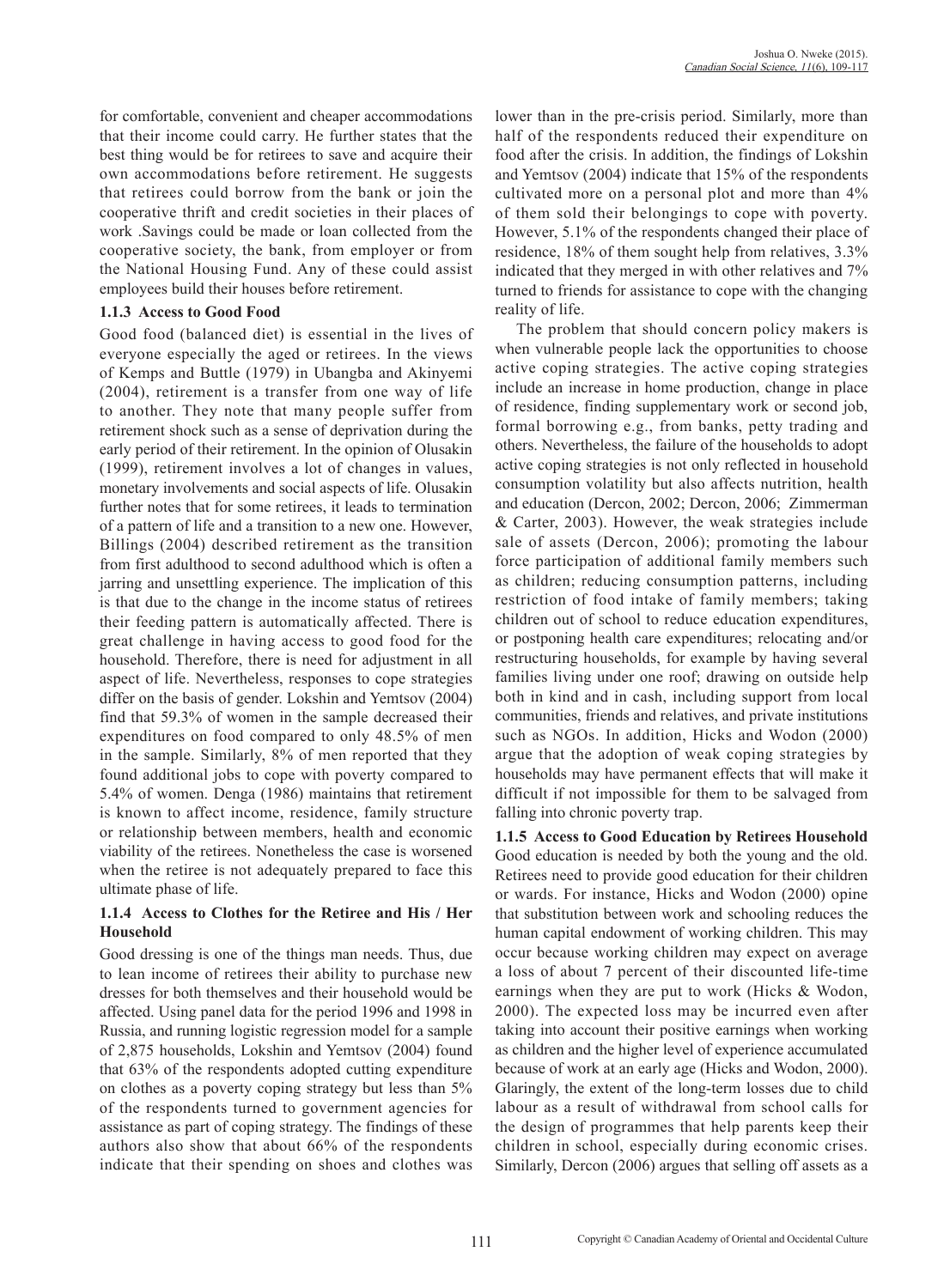coping strategy is not costless for the fact that it may lead to low level of welfare in both the short and long-runs.

The hardship faced by most households engulfed with shocks, especially those headed by women in Nigeria may be as a consequence of the adoption of weak coping strategies. As women continue to be the breadwinners of the households without any contribution from men, the affected households will find themselves vulnerable to economic and climatic shocks.

In summary, Kolawole and Mallum (2004) note that the typical retiree in Nigeria is confronted with the challenge of managing the following: (i) insufficient financial resources; (ii) problem of securing residential accommodation; (iii) the challenge of a new and low social status; (iv) difficulty in having access to good food and (v) challenges of declining health.

### **1.2 Theoretical Review**

Several theories on coping strategies are of interest in this study. It is significant to note that coping theories are divided into two different parameters:

• Trait-Oriented Theories Versus State-Oriented Theories

• Micro-Analytic Approach Versus Macro-Analytic Approach

The trait-oriented theories focus on the early recognition of a person's resources and tendencies related to coping, while the state-oriented theories emphasizes the actual coping of an individual and the outcome of his application of coping methods or strategies.

On the other hand, the micro-analytic approach studies a wide variety of specific and concrete coping strategies, while the macro-analytic approach concentrates on fundamental and abstract coping methodologies.

# **2. MACRO-ANALYTIC, TRAIT-ORIENTED COPING THEORIES**

### **2.1 Repression–Sensitization**

This theory states that there is a bipolar dimension in which a person copes with the stress in only one of two opposite poles – repression or sensitization. People who tend to be repressers cope with the stress by means of denying or minimizing its existence. They use the avoidance coping mechanism such that they are unable to realize the potential negative outcomes of the stressful experience. In contrast to this, sensitizers tend to react to stress with rumination, excessive worrying and obsessive search for information on stress-related cues.

### **2.2 Monitoring and Blunting**

According to Miller, monitoring and blunting is a construct that is based on the repression-sensitization theory due to the similarity in their nature as cognitive informational styles. However, this construct, particularly blunting, tells us that the impact of uncontrollable stressful cues can be reduced by the individual through the use of cognitive avoidance (e.g. denial, reinterpretation, distraction).

Under controllable stress, monitoring is said to be a more effective coping strategy, as it includes seeking information related to the stressor.

## **2.3 Model of Coping Modes (MCM)**

This model originates from the monitoring-blunting construction, and is also related to the repressionsensitization conception, but expands concepts of vigilance and cognitive avoidance with an underpinning of cognitive motivational approach. It emphasizes that a person is stimulated to avert the situation and perceive the stressor in an ambiguous manner in the presence of the stressor.

## **3. THEORETICAL FRAMEWORK**

### **3.1 Macro-Analytic, State-Oriented Theories**

At this level of discussing this work, it would be right to infer that this study adopts the macro, state-oriented theories of coping as postulated by Sigmund Freud and sustained by the works of Richard Lazarus and Susan Folkman. The Defense Mechanisms constructs by Sigmund Freud in 1926 is one of the few macro-analytic, state-oriented theories of coping. A number of defense mechanisms were basically related to intellectualization and repression, the two basic forms that were emphasized by Freud in 1936. Richard Lazarus and Susan Folkman proposed yet another theory of coping in a macro-analytic approach, concentrating on the coping strategies that are focused on emotion or on the problem itself, as well as the functions related to them.

While the theory of Lazarus and Folkman was macroanalytic in its origin, it was expanded to the microanalytic approach, wherein Lazarus and Susan Folkman were able to specify coping strategies and classify them into eight groups. These include self-controlling, confrontative coping, seeking social support, distancing, and escape-avoidance, accepting responsibility, positive reappraisal and plan for problem-solving (https:// explorable.com/theories-of-coping). In this light, retirees adopt several strategies that enable them to cope with retirement stress. It is evidence that in other to survive, some of them seek social support either from charity organization, through begging or from their children. This is always the case in the face of meager pension income.

### **3.2 Methodology**

### **3.2.1 Research Design**

A survey research design is basically adopted for this study. Questionnaire which is one of the instruments of survey design is used to elicit information from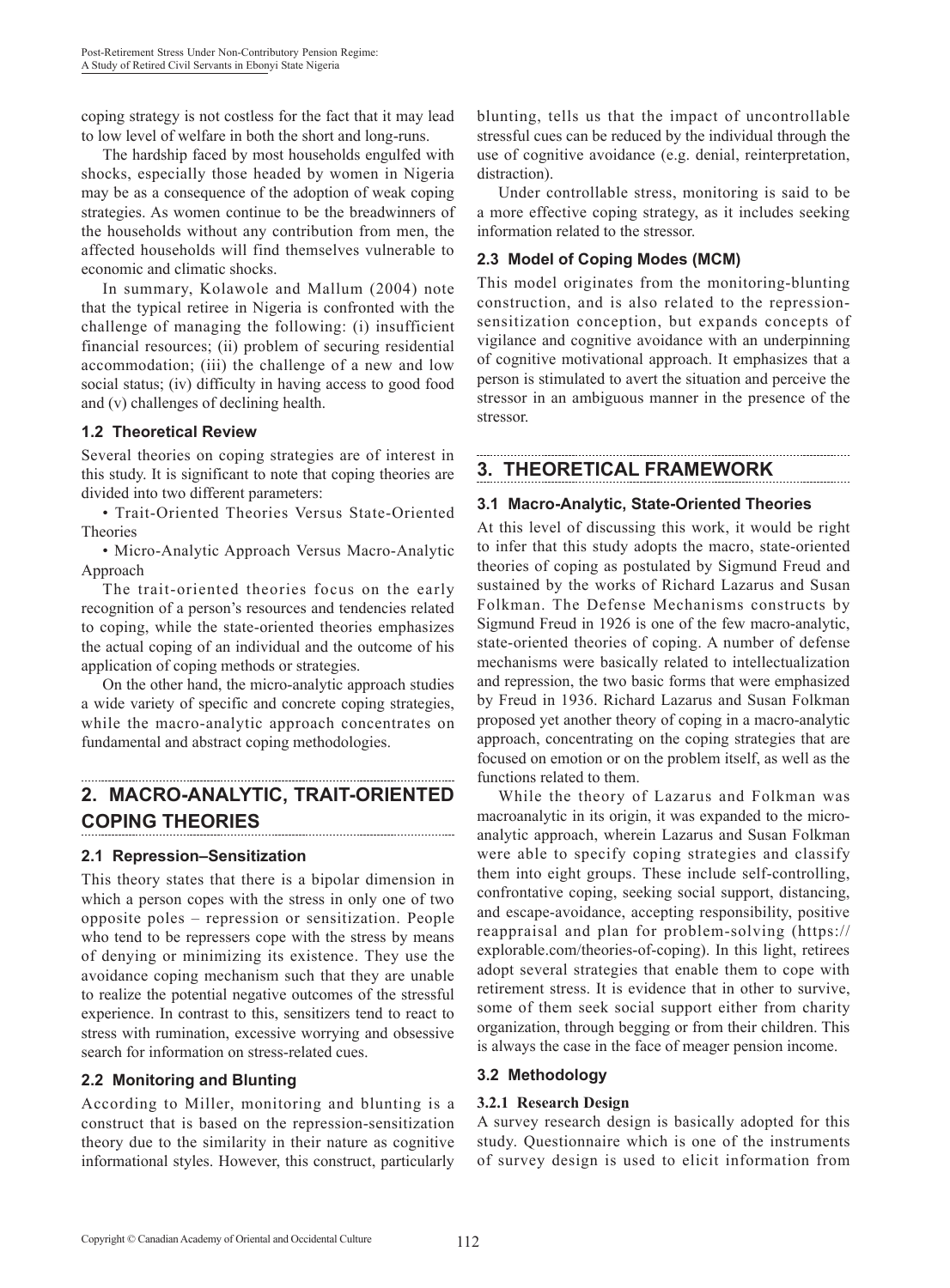the respondents. This is also complemented with the secondary sources of data through official publications. In addition, in-depth interviews were conducted. The study is therefore survey oriented.

### **3.2.2 Population of Study**

The population of this study is made up of all the retired civil servants in Ebonyi State civil service. It is noteworthy that Ebonyi State, which was created in 1996, started processing pensions in 1998. Therefore, the population of this study is the total number of processed pensioners between 1998 and 2010 which is 4,149.

### **3.2.3 Sample Size**

The sample size is drawn from the study population of 4,149. This is drawn using Yaro (1967) i.e.

$$
\frac{N}{1+N(e)^2}.
$$

Where  $N =$  total poplation

 $1$  = constant

 $e =$  error margin.

The sample size therefore is 4149 /1+4149 (0.05  $\times$  $0.05$ ) =365 approximately.

### **3.2.4 Sampling Techniques**

The total sample for the study was drawn through a multistage sampling technique. First, the retirees were drawn from the three senatorial zones of the state ie: Ebonyi North, Ebonyi Central and Ebonyi South. This gave a total representation of retirees across the state. Secondly, from each senatorial zone two Local Government Areas with more concentration of retired civil servants were purposively selected. Therefore six Local Government Areas were used to draw samples for this study. Thirdly, a combination of purposive and snow balling sampling procedures were used to sample three hundred and sixtyfive (365) retirees who are still alive. See table 1 for details.

**Table 1 Selected Sample for Civil Service Retirees in Ebonyi State**

| S/N <sub>0</sub> | Senatorial<br>district | <b>Local govt. Area Population</b> |       | <b>Selected</b><br>sample |
|------------------|------------------------|------------------------------------|-------|---------------------------|
| 1.               | Ebonyi north           | Abakaliki                          | 410   | 63                        |
| 2.               |                        | Ebonyi                             | 338   | 52                        |
| 3.               | Ebonyi central         | Ikwo                               | 360   | 55                        |
| $\overline{4}$ . |                        | Ezza South                         | 401   | 61                        |
| 5.               | Ebonyi south           | Afikpo North                       | 420   | 64                        |
| 6.               |                        | Ohaozara                           | 460   | 70                        |
|                  |                        | <b>TOTAL</b>                       | 2,389 | 365                       |

# **4. RESULTS AND DISCUSSION**

Using the sample size, the questionnaire was distributed to 365 respondents. The questionnaire was filled and returned. The analysis therefore was done on 365 respondents. Also five (5) in-depth interviews were conducted.

## **4.1 Socio-Economic and Demographic Characteristics of Retirees**

Information concerning respondents' sex, marital status, religion, educational qualification, current age, years put in service, levels of monthly pensions and their family size were sought.

Data indicate that respondents' were 67.9% males and 32.1% females. This means that more males were sampled than females. It implies that more males were retired civil servants than the females which confirm the position of Udegbe (1997) that women reproductive roles, sociocultural beliefs, education, glass ceiling barrier are some of the likely reasons for the imbalance of women in the formal work sector.

Information was sought from retirees' on whether the non-contributory pension scheme provided them with minimum access to their welfare needs. Data generated on this are presented in Table 2.

#### **Table 2**

**Retirees' Responses on Whether the Non-Contributory Pension Scheme Provides Them Access to Minimum Welfare Needs**

| <b>Variable</b>                                                  | Inadequate                   | Adequate      |
|------------------------------------------------------------------|------------------------------|---------------|
| Minimum health services                                          | $177(48.5\%)$ 188 (51.5%)    |               |
| Minimum food for the household                                   | $170(46.5\%)$ $195(53.5\%)$  |               |
| Minimum education for their children $129(35.3\%)$ $236(64.7\%)$ |                              |               |
| Minimum income for their household $157(44%)$                    |                              | $208(56.0\%)$ |
| Minimum clothes for their household                              | $182 ((49.9\%) 180 (50.1\%)$ |               |

*Note.* Field survey 2013.

Table 2 indicates that 51.5% respondents stated that their pensions were adequate in providing help them have access to minimum health services, whereas 48.5% respondents stated otherwise. This implies that the retirees certified that their pensions would help them have access to minimum health services. Result also indicates that 53.5% respondents were of the view that pensions would provide them access to at least minimum basic food for their household while 46.5% respondents said that their pensions were not adequate.

Record also reveals that 64.7% respondents stated that their pensions were adequate to provide them minimum funds to take care of their children's educational needs, while 35.3% respondents stated otherwise. This means that retirees certified that their non-contribution to the scheme would help them have access to minimum funds to take care of their children's educational needs. On access to minimum income for the upkeep of their household through the non-contributory pension scheme provisions, 56.0% respondents were of the view that their pensions were adequate whereas 44% were on the contrary. Retirees therefore confirmed that their non-contribution to the scheme would help them have access to minimum income to take care of their household needs.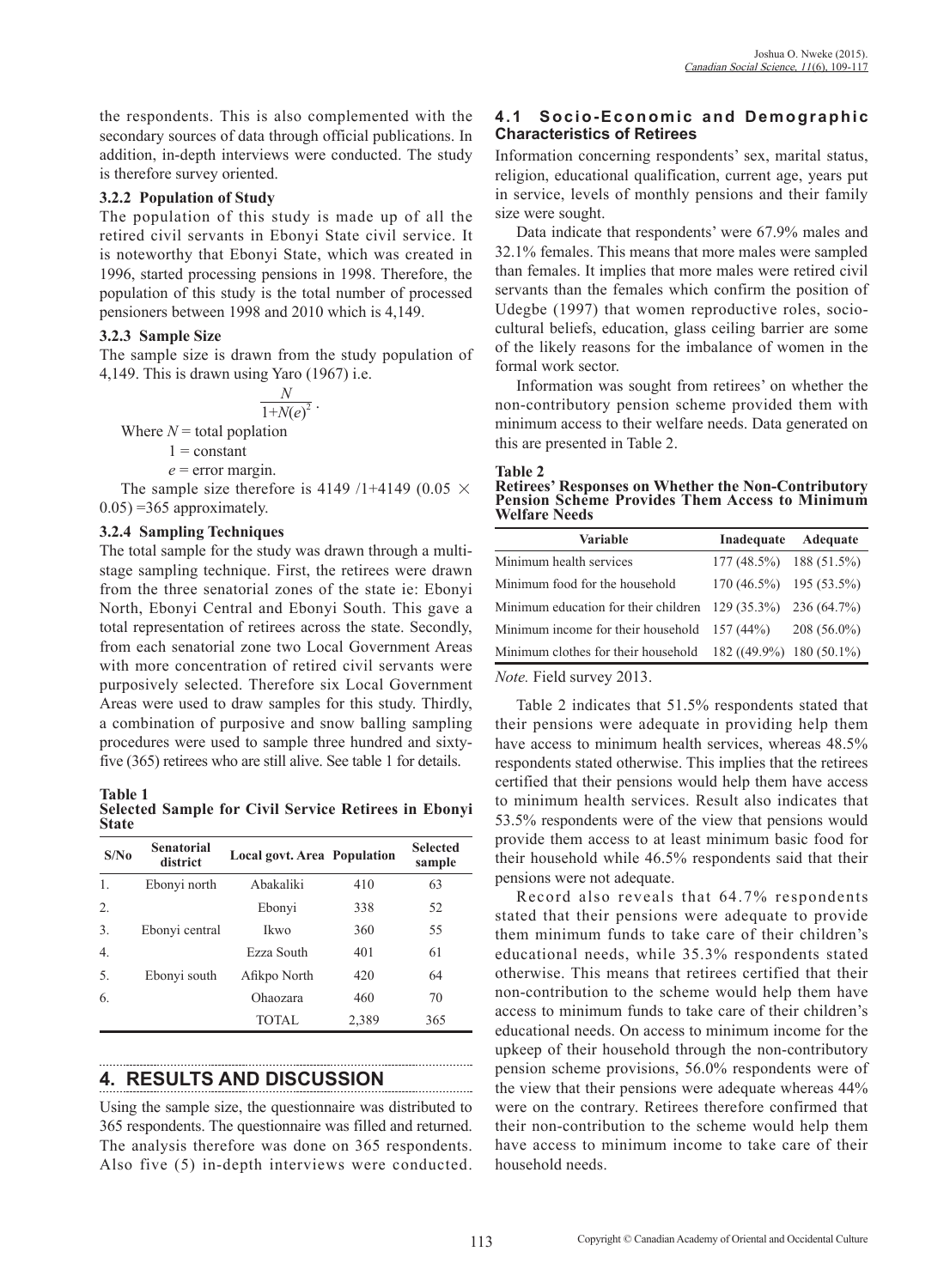Significantly, 50.1% respondents were of the view that their pensions were sufficient to provide them minimum clothes for their household while 49.9% respondents stated otherwise. The general notion, therefore, is that employees' non-contribution to the funding of the scheme provides them minimum funds to make available clothes for their household.

In this study, data was also generated on whether retirees receive their pensions on time and at when due. Information gathered on this is presented in Table 3.

**Table 3**

**Responses From Retirees on Whether There Is Delay in the Payment of Their Pensions**

| <b>Variable</b>                                                    | No | <b>Yes</b> |
|--------------------------------------------------------------------|----|------------|
| There is delay in the payment of pensions $56(15.4\%)$ 309 (84.6%) |    |            |
| <i>Note.</i> Field survey 2013.                                    |    |            |

Data in Table 3 shows that 84.6% respondents certified that there is delay in the payment of pensions while only 15.4% were on the contrary. In line with this result, Soyimbo (2010, p.3) summarises the perceived plights of retirees when he states as follows;

*Tell the President and all these politicians, that this is not the way to treat elderly people... Tell them that they will also grow old and will be treated the way they have treated older people... Tell them that we have served this country in the whole of our youthful life, we deserve some respect... Tell them this pension is our entitlement, not a gift from their personal purses...*

### **4.2 Retirees' Coping Strategies**

The purpose of this study was to identify and discuss the coping strategies retirees adopted in overcoming their welfare challenges. The respondents' responses on strategies adopted in overcoming their welfare challenges are presented in Table 4.

**Table 4**

**Retirees' Coping Strategies in the Management of Non-Contributory Pension Scheme**

| <b>Variables</b>                                        | Did not adopt | <b>Adopted</b> |
|---------------------------------------------------------|---------------|----------------|
| Invested their gratuities                               | 136 (37.2%)   | 229(62.7%)     |
| Depended on their children                              | 159 (43.6%)   | $206(56.5\%)$  |
| Depended on investments made while<br>in service        | $87(23.9\%)$  | 278 (76.1%)    |
| Started their personal business                         | $111(30.4\%)$ | 254 (69.2%)    |
| Got another paid jobs                                   | 211 (57.8%)   | 154 (42.2%)    |
| Relocated to their family houses                        | 142 (39%)     | 223(61%)       |
| Changed from orthodox to traditional<br>medicine        | 246 (67.4%)   | 119 (32.7%)    |
| Depended on charity                                     | 254 (69.6%)   | 111 (30.4%)    |
| Continued in training their children                    | 146 (39.9%)   | $219(60\%)$    |
| Been able to provide minimum food<br>for their families | 109 (29.8%)   | $256(70.1\%)$  |
| Provided clothes for their household                    | 117(32%)      | 248 (67.9%)    |
| <i>Note.</i> Field survey 2013.                         |               |                |

Table 4 reveals that various strategies were adopted by the retirees in coping with post retirement stress. In this light 62.7% respondents declared that they invested their gratuities while 37.2% stated otherwise. This is a strong indication that retirees confirmed that they invested their gratuities. Proceeds from this investment could be a source of sustenance for many of the retirees.

Out of the sampled population, 56.5% respondents said that they depended on their children for survival while 43.6% were on the contrary. This implies that retirees were of the view that they depended on their children for sustenance.

Those who attested that they depended on their investments while in active service were 76.1% while 23.9% stated otherwise. Those who were on the contrary could not make much savings and did not invest while in active service. This implies that majority of the retirees agreed that they depended on the investments they made while in active service for survival.

About 69.2% respondents certified that they started their personal business as a coping strategy while 30.4% respondents stated otherwise. This shows that majority of the retirees certified that they started their personal business after retirement. The position was supported by a respondent in a session of an IDI interview. She states:

*I am old and sickly now. I do not embark on anything except petty trading on ice fish and crayfish. Life as a retiree is not easy. You will miss your friends in the work place and remain idle especially when you are too old and cannot do much work.*

*Frequent auditing of pensioners, dragging incapacitated pensioners to distant centres for screening or whatever they call it is not fair. We are already old and should be allowed to rest.*

(IDI/Female interviewee who retired in 1990 from the Ebonyi State civil service)

Majority of the respondents (57.8%) said that they were not engaged in another paid job. On this basis, 42.2% respondents said they were already engaged in other paid jobs as their means of survival. From this result it means that retirees generally certified that they did not engage in another paid job on retirement. This differs from the arguments of authorities like Mustric (1980) who declares that many times, it is wiser to physically engage in part-time job and to earn what one can under social security regulations, thus conserving one's health. Corroborating this view, Amadi (1991) states that a study conducted by the International Labour Organization (ILO) shows that the compulsion to continue working beyond the age of 65 is much more rampant in less technologically developed nations such as Nigeria. He further states that result indicates that out of 151 countries covered in the study, less than 10 per cent of the old people in economically advanced countries were found to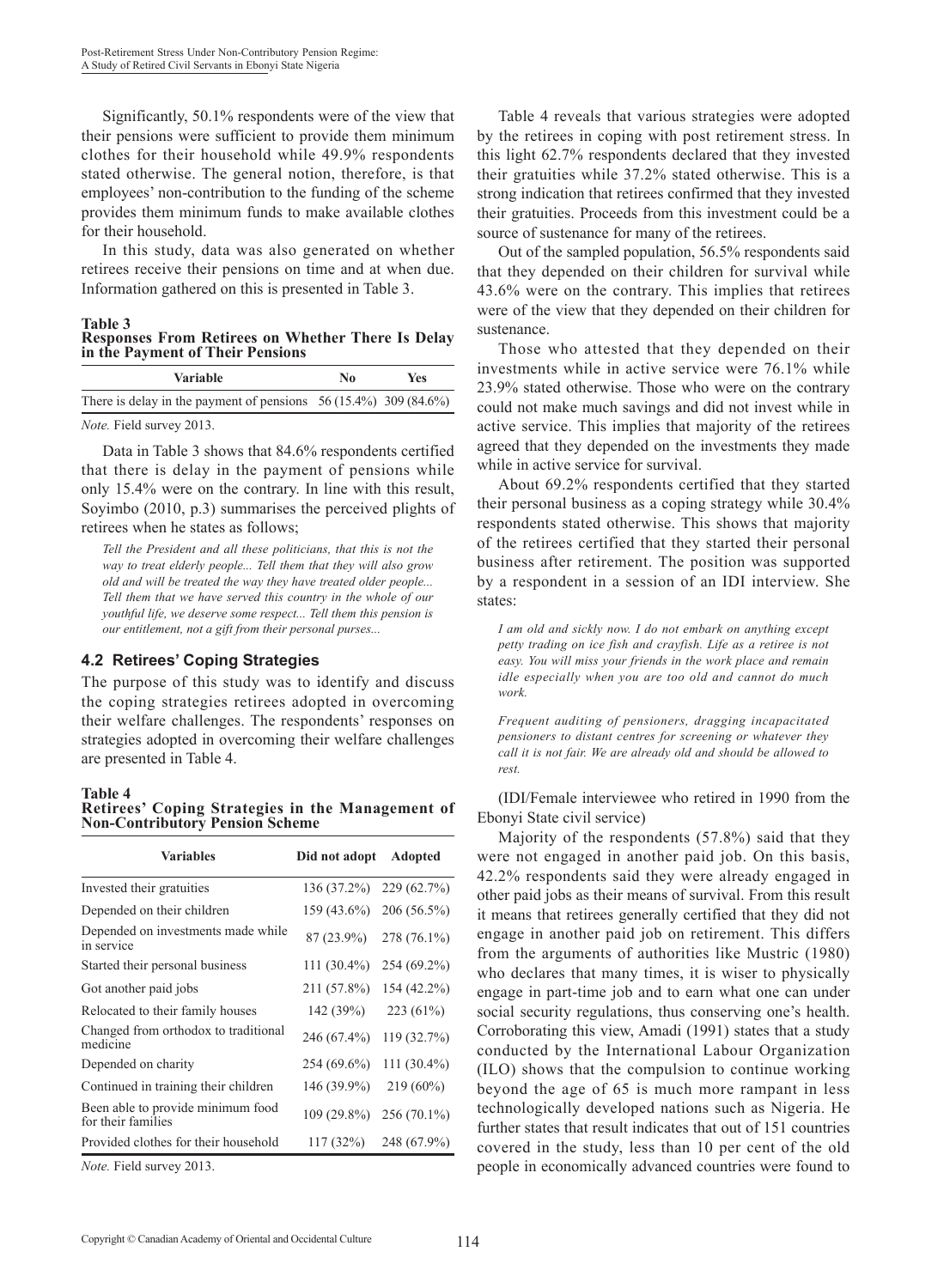be working. In Mozambique, 91 percent of men and 76 per cent of women aged 65 years and above were active in the labour force. In Tanzania, the comparable figures are 87 per cent of men and 60.7 percent for women. In 20 African countries, between 74 and 91 percent of old people of 65 years and above continue to work. This implies that the continent of Africa has the largest number of old people who are compelled by family and economic circumstances, to work well beyond the age 65.

In the same vein, Uzoigwe (1997) states that a retiree who is physically and mentally fit can get a part-time job to earn more money to supplement his/her retirement incomes or to keep working instead of staying idle and bored to death during retirement because he/she enjoys working and or to have more time for other personal activities like community service, vocations, hobbies, more time with the family and so on. This was strongly supported by Nwalo (2005) when he states that apart from establishing his/her own business, a retiree can take a full-time employment on contract basis. At the cessation of the contract employment, he/she receives only contact gratuity but no more entitled for pension as a retired officer. He further states that a retiree can take post retirement contract if he/she is healthy, do not want to remain idle and to support his/her pension benefits. During retirement also, retirees who are capable can go into full-time politics. He /she can earn some money if appointed or elected to any post and saves him from the boredom of staying at home which is one of the various problems pensioners face in retirement. This is contrary to the advice of one of the interviewees, a staff of the Sub-Treasury Ebonyi State, said they use to give to retirees. His words:

When they retire, they don't get their benefits on time. This subjects them to hardship. We do advise some of them whom we know are still able to seek for new jobs elsewhere in order to keep life moving and to avoid being idle.

(IDI/Male /H.O.D. Pension Department/Abakaliki, 2013)

Also, the opinion of another IDI with the President, Civil Service Pensioners Union, Ebonyi State Chapter is not in favour of the result too. Here are his words:

Yes, it's God who has been seeing me through. I am engaged currently as the President of our Customary Court of justice. This is the secret behind my survival. Ebonyi State government decided to re-engage some of us (retirees) as customary court judges and we are being paid.

(IDI/Male /President, Pensioners Union /Abakaliki, 2013)

Regarding the strategy of relocating to their family houses as means to avoid high rent after retirements, greater number of respondents said they relocated accordingly. A total of 61% respondents certified this while 39% stated otherwise. Record reveals that those who relocated to their family houses were those retirees whose pensions were not big enough to maintain decent rented apartments. Among them are those who relocated in the accommodations they built while in active service. This suggests that retirees agreed that they relocated to their family houses on their retirement.

On the issue of medical care, 67.4% respondents said that they did not change from orthodox to traditional medicine. On the contrary 32.7% said they did change. It implies that a greater per cent of retirees still receive medical care through orthodox medicine. Retirees therefore were of strong opinion that they did not change from orthodox medicine to traditional medicine on retirement.

Concerning retirees dependent on charity for survival, majority of the respondents (69.6%) stated that they did not depend on charity for survival. Result indicates that it's only 30.4% respondents who stated that they depended on charity for survival. Some of those who depended on charity were among those who live in old people's homes or depended on charity organizations like churches, Islamic organizations among others. This is an indication that if aid did not come from somewhere, this class of people would likely face difficulties. This means that the retirees did not confirm the fact that they depended on charity for their sustenance.

On their ability to continue training their children with their pensions, 60% confirmed this. They said that they had not relented in training their children despite their welfare challenges. On the other hand, 39.9% stated otherwise. In this group of respondents, it was not possible for them to continue in training their children due to their meager pension income. Available data reveals that retirees generally confirmed that they continued in training their children despite their lean resources and welfare challenges.

Feeding the family at a minimal level was another great challenge that confronted retirees. On this premise, 70.1% respondents stated that despite their merger pension income that they were able to provide minimum food to their family members while 29.8% stated otherwise. In coping with further retirement stress, majority of the retirees (67.9%) confirmed that they were able to use their little pension income to provide clothes for their household while 32% were on the contrary

## **CONCLUSION**

From this study, it may be inferred that retirees face many challenges which put them under stressful conditions. The challenges of accessing good health services, maintaining descent accommodation, training their children, being able to afford good meals or balanced diet and so forth confronted retired civil servants in Ebonyi State under the non-contributory pension scheme. In view of the health challenges of retirees, most retirees were to avoid the consumption of substances like sugar, caffeine,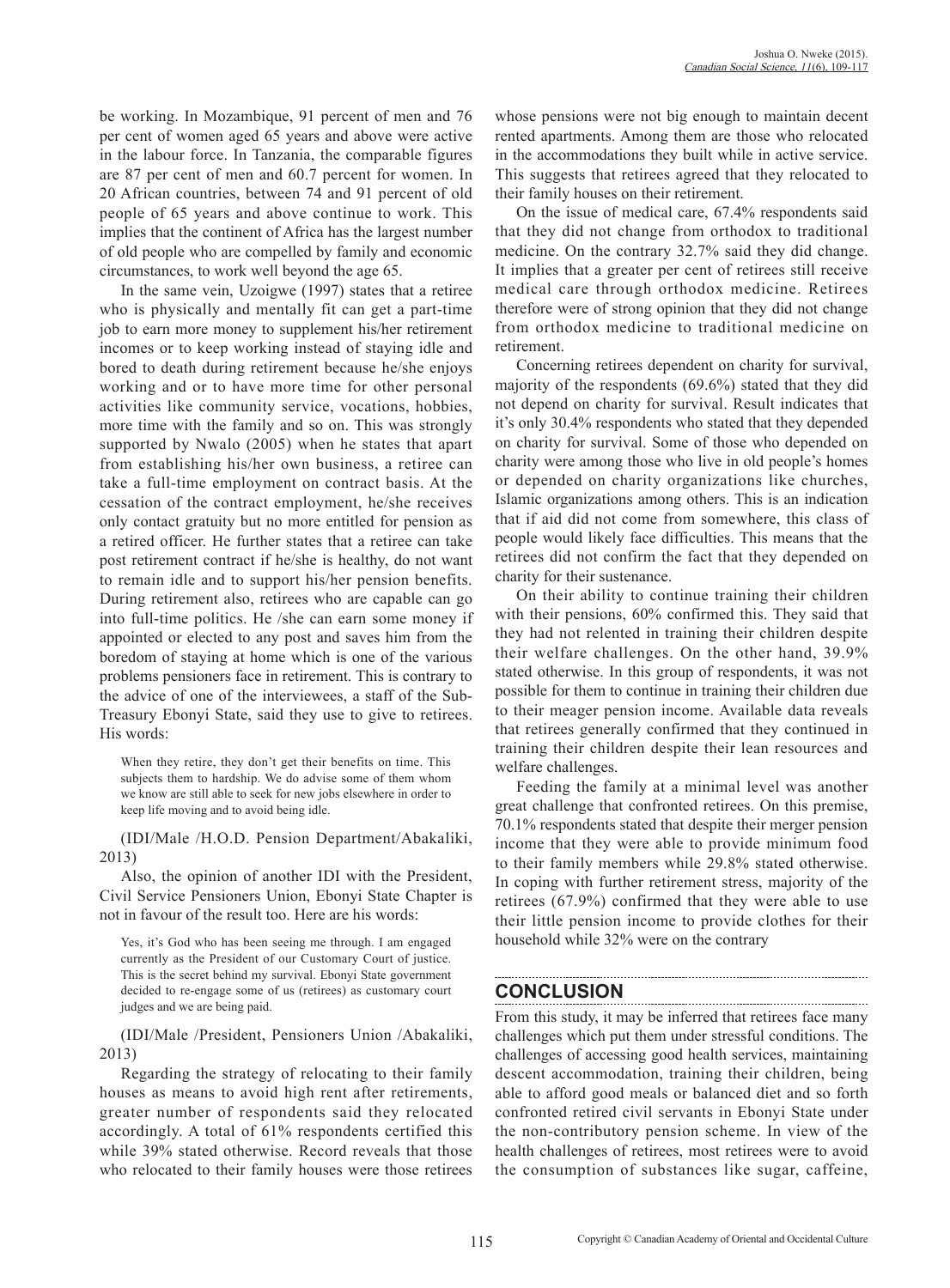excessive alcohol, fried foods and other things that aggravate existing health problems. This is often hard and frustrating. Maintaining a healthy weight becomes difficult if joints ache and movement is restricted. Visiting the doctor becomes a routine and depression can easily arise if no solution to the problems of aging is seen.

Owing to the varied challenges confronting retired civil servants in the state, results indicate that retirees adopted several coping strategies. A good number of them started their personal business in order to have a steady income that would help them service their daily needs. Due to accommodation problem, result indicates that majority of them relocated to their family houses. Nevertheless, a greater number of the retirees did not change from orthodox medicine to traditional medicine despite lean financial resources. In this wise, retirees had no objection in taking medical advices like; taking prescribed medications, enlisting the help of a spouse or friend to plan healthy meals and exercise together, joining sport groups and helping others with greater problems all can be bettered or even reversed by exercise, a good diet and social support thus preventing stress from interfering with the healing process.

#### **REFERENCES**

- Adegoke, N. (2006). *Life after retirement, the new contributory pension scheme included.* Lagos: Nade Nigeria Ltd and Williams Nigeria Ent.
- Adewole, L., & Idoko, C. (2012, April 20). *FG suspends permanent secretary and four others over N32.8 billion pension scam (pp.1-2).* Nigerian Tribune.
- Barnett, T., & Whiteside, A. (2002). *AIDS in the twenty-first century: Disease and globalization.* New York: Palgrave Macmillan.
- Billings, G. (2004). *Seven steps for creating a satisfying retirement.* Retrieved August 7 from http:// wwwretireplanabout.com
- Denga, D. O. (1996). *Human engineering for high productivity in industrial and other work organizations.* Calabar: Rapid Educational Publishers Limited.
- Dercon, S. (2002). *Income risk, coping strategies and safety nets.* Discussion Paper NO.20002/22*.* World Institute for Development Economics Research, United Nation Report.
- Dercon, S. (2006, December 2-7). *Fate and Fear: Risk and its Consequences in Africa.* Paper presented at plenary session of African Economic Research Consortium's Biannual Workshop held at Hotel Intercontinental, Nairobi, Kenya.
- Elezua, C. C. (1998). Counselling for retirement. *The Counsellor, 16*(1), 6-10. Industrial Training Fund (ITF, 2004). *Life in retirement.* Jos: Center for Excellence Press.
- Folkman, S., & Lazarus, R. S. (1988). Coping as a mediator of emotion. *Journal of Personality nd Social Psychology, 54*(3), 466-75. Retrieved from http://www.ncbi.nlm. nih. gov/ pubmed/3361419
- Freud, S. (1926). *Hemmung, symptom und angst* [Inhibitions, symptoms and anxiety]. Vienna: Internationaler Psychoanalytischer Verlag.
- Hicks, N., & Wodon, Q. (2000). *Economic shocks, safety nets, and fiscal constraints: Social protection for the poor in Latin America.* Paper prepared for the XII Seminario Regional de Politica Fiscal in Chile, in January.
- Jonathan, G. (2009). *Nigeria: The fear of retirement.* Daily Trust. Retrieved from http://allafrica.com/stories/200910050548. htm
- Kemps & Buttle. (1979). In M. B. Ubangha & B. A. Akinyemi (2004). *The relation of retirement planning to retirement anxiety among teachers.* Paper presented at the Annual Conference of Counselling Association of Nigeria.
- Knodel J., Watkins, S., & VanLandingham, M. (2002). *AIDS and older persons: An International perspective.* Population Studies Center Research Report, No. 02-495. Ann
- Kolawole, S. A., & Mallum, A. Y. (2004). *Retirement counselling: Challenges, opportunities and coping strategies.* Paper presented at the Annual Conference of the Counselling Association of Nigeria (CASSON), Maiduguri, Nigeria.
- Lindsey, E., Hirschfeld, M., Tlou, S., & Ncube, E. (2003). *Home-based care in Botswana.* In Ogunmefun, C. & Schatz, E (2006). Caregivers' sacrifices: The opportunity costs of adult morbidity and mortality on female pensioners in rural South Africa. University of University of Colorado Population Program Working Paper, POP 2006-11 and PAC 2006-02.
- Lazarus & Folkman, et al. (2014) Retrieved from http:// explorable.com/theories-of-coping
- Lokshin, M. M., & Yemtsov, R. (2004). Household strategies of coping with shocks in post- crisis Russia. *Review of Development Economics, 8*(1), 15-32.
- Maina, A. (2012, March 14). *The National Mirror News Paper*, p.1.
- Nwalo, N. (2005). *Retirement: Planning for the rainy day.*  Abakaliki: Innarrok Syndicate .
- Ogunmefun, C., & Schatz. (2006). *Hidden impacts: "Near old" women's experiences of adult morbidity and mortality in rural south Africa.* Paper presented at the fifth African population conference in Arusha, Tanzania,10-14 December.
- Olayinka, A. O. (2012). Retirement stress and management strategies among retired civil servants in kwara state: Counselling implication and interventions in international journal of educational management. Retrieved from http:// www.docstoc.com/docs/14905722/ re-en
- Olori, T. (2008). *Pensioners become beggars.* Retrieved from http://www.ipsnews.net/africa/interna.asp?idnews= 22245
- Onyeonoru, P. I. (2011). *Social Policy and the retirement of welfare state in Nigeria: between the old and new Pension Schemes and lessons from the Nordic model cited in December.* Retrieved from at www.ccc.umontreal.ca/rc19/ PDF/onyeonoru- RC192009.pdf